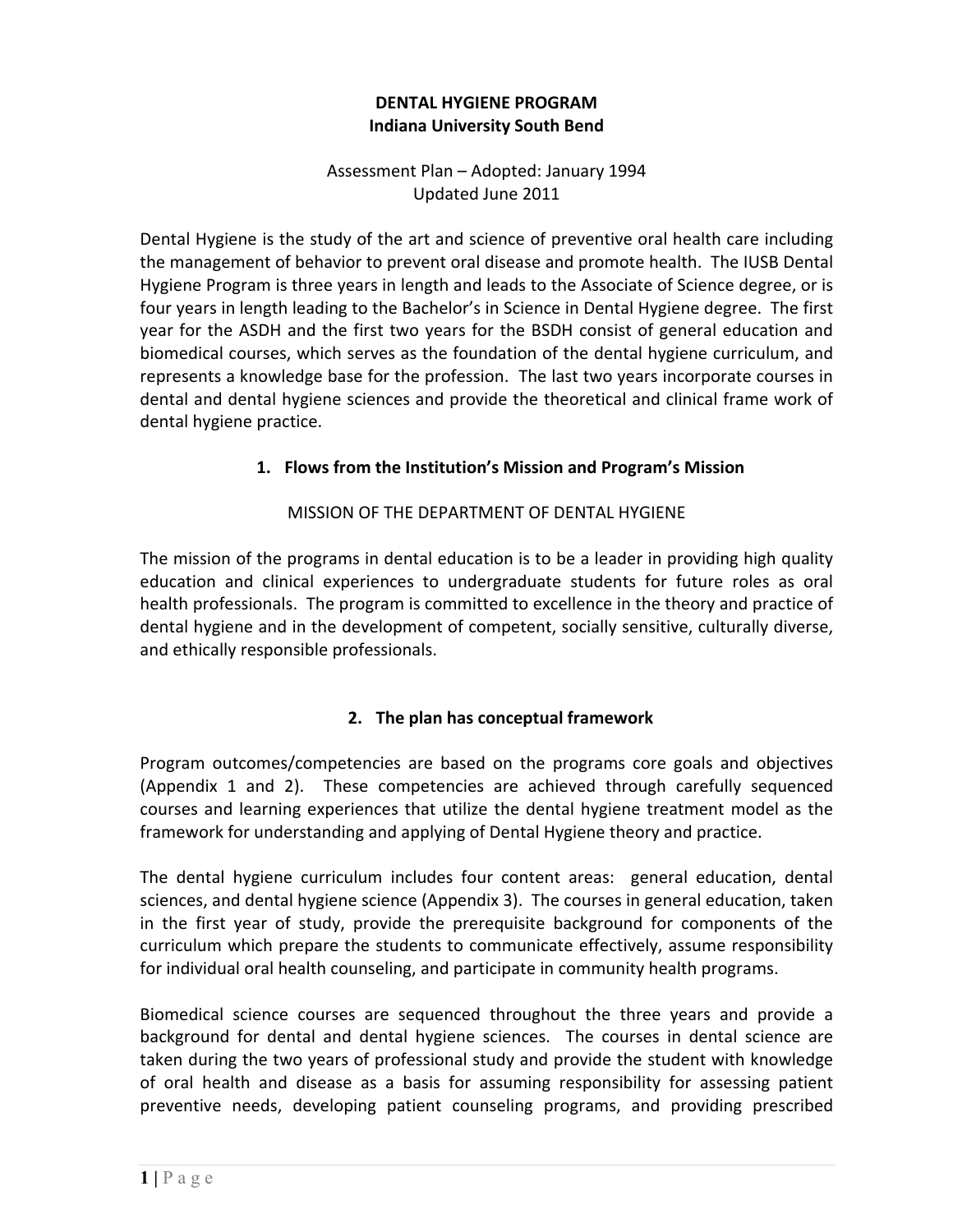patient care. Dental hygiene sciences are in the two years of professional study. These courses are designed to prepare the student to assess, plan, implement and evaluate dental hygiene services as a member of the dental health care team.

 With the dental hygiene treatment model as a framework, students approach patient treatment, as a process in which treatment decisions are based on individualized patient needs, utilizing a systematic approach. Students learn how to assess the patient's oral health; to utilize assessment data to determine and develop individualized and appropriate treatment; to implement the treatment utilizing the plan, and finally to evaluate the effectiveness of the plan at various points in the treatment.

 The course work in the curriculum is provided through a mix of lectures, laboratories, and clinical experiences. This blend of methodologies allows students to learn the theoretical basis for practice while applying this information first in laboratory environment, then clinically.

 Program assessment occurs throughout the curriculum. Tools used to assess student outcomes include evaluation of written portfolios, exam, quiz and homework results, patient treatment grades, and skill assessments. Tools used to assess program effectiveness and outcomes include chart audits, clinical and lecture course reports, patient satisfaction surveys, results of national and state licensing exams, results of national accreditation reports, alumni surveys, graduate exit surveys, and employer surveys.

 Assessment results are shared with many parties in order to enhance the learning outcomes. Feedback to students enable them to participate in remediation or enrichment efforts. Feedback to instructors enables the faculty member to suggest and/or provide proper remediation to individual students.

 Collective feedback about student achievement from annual external reviews (national and state boards) suggests program strengths and weakness, and therefore needed program modifications.

See Appendix 2.

## **3. The faculty have responsibility for design and implementation**

 The faculty of the Dental Hygiene Program has the responsibility for developing, approving and monitoring the curriculum and its assessment. Both the curriculum and assessment plan are reviewed and approved by IUSB faculty committees and administration.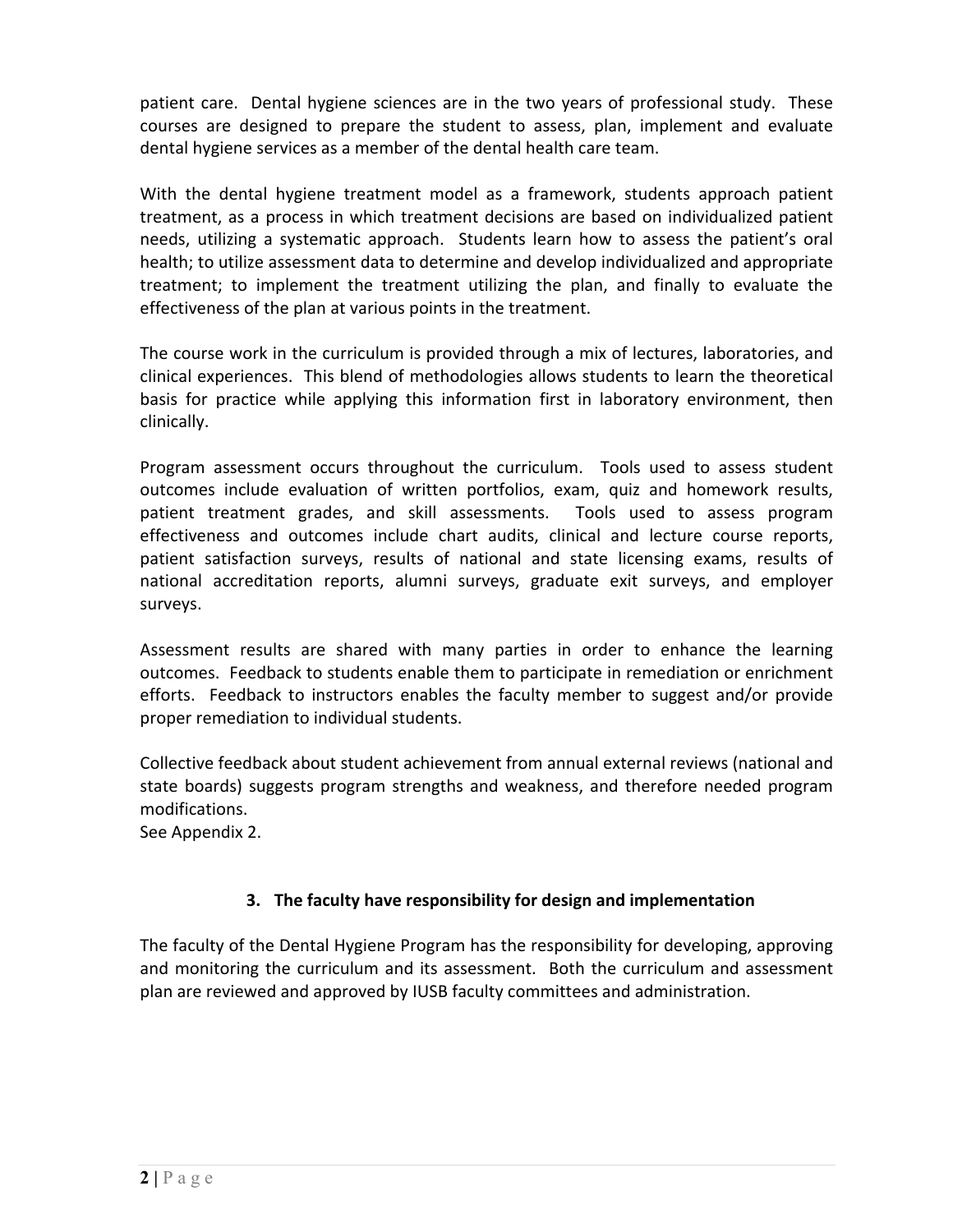## **4. The plan has Institution‐wide support**

 Assessment strategies are identified in course syllabi, on clinic intervention forms and the University Bulletin. Report formats are supported and are approved by the entire faculty and IU system wide governance structures.

## **5. The plan uses multiple measurements**

 The Dental Hygiene Program Assessment Plan employs multiple measurements, taken at specified intervals, to monitor student progress (Appendix 4). Each course has specific supporting competencies as a subdivision of the major competencies and core goals. These are related to the program goals and measure the student's readiness to move to the next clinical semester. These supporting competencies are used as benchmarks for student outcomes (Appendix 5 and 6). A critical thinking writing portfolio, patient treatment grades, skill assessments, team assessment, exams, quizzes and homework assignments are used to monitor overall progress each semester. Written and clinical licensing exams are utilized annually; while program accreditation is scheduled over a seven year cycle. Alumni surveys, graduate exit surveys and employer surveys are scheduled over a one‐two year cycle. Chart audits are conducted in each clinic as are patient satisfaction surveys. At the end of each semester all faculty complete a clinical or lecture course report assessing the effectiveness of the course. Data from these measurement tools are reviewed and used for program evaluation and improvement.

 Key factors relating to clinical success in the program have been strong core faculty in the clinical courses, clearly stated objectives, review of objectives throughout the semester, corroborative error method team assessments, critical thinking portfolio, and carefully monitored clinical progress.

### **6. The plan provides feedback to students as well as the institution**

 Assessment data are used to improve student learning. Program and course changes are made when necessary. For example, in the early 2000's, evaluation of critical thinking writing portfolios revealed first‐year students were able to learn to identify oral structures and their variations in Clinical Practice I, but were not able to relate the conditions to states of health or disease. Therefore, for students, clinical and classroom instruction was revised to focus more on oral structures, point out more subtle variations, and their relationship to health and disease. Faculty was asked to continue to reinforce and include concepts in oral anatomy in their didactic courses and to help students identify and evaluate changes in oral structures in the clinical setting.

 Results of annual licensing exams provide faculty feedback on course and clinical instruction and identifying program strengths and weakness. They are also used for overall course and program improvements. Results of accreditation reviews, alumni surveys,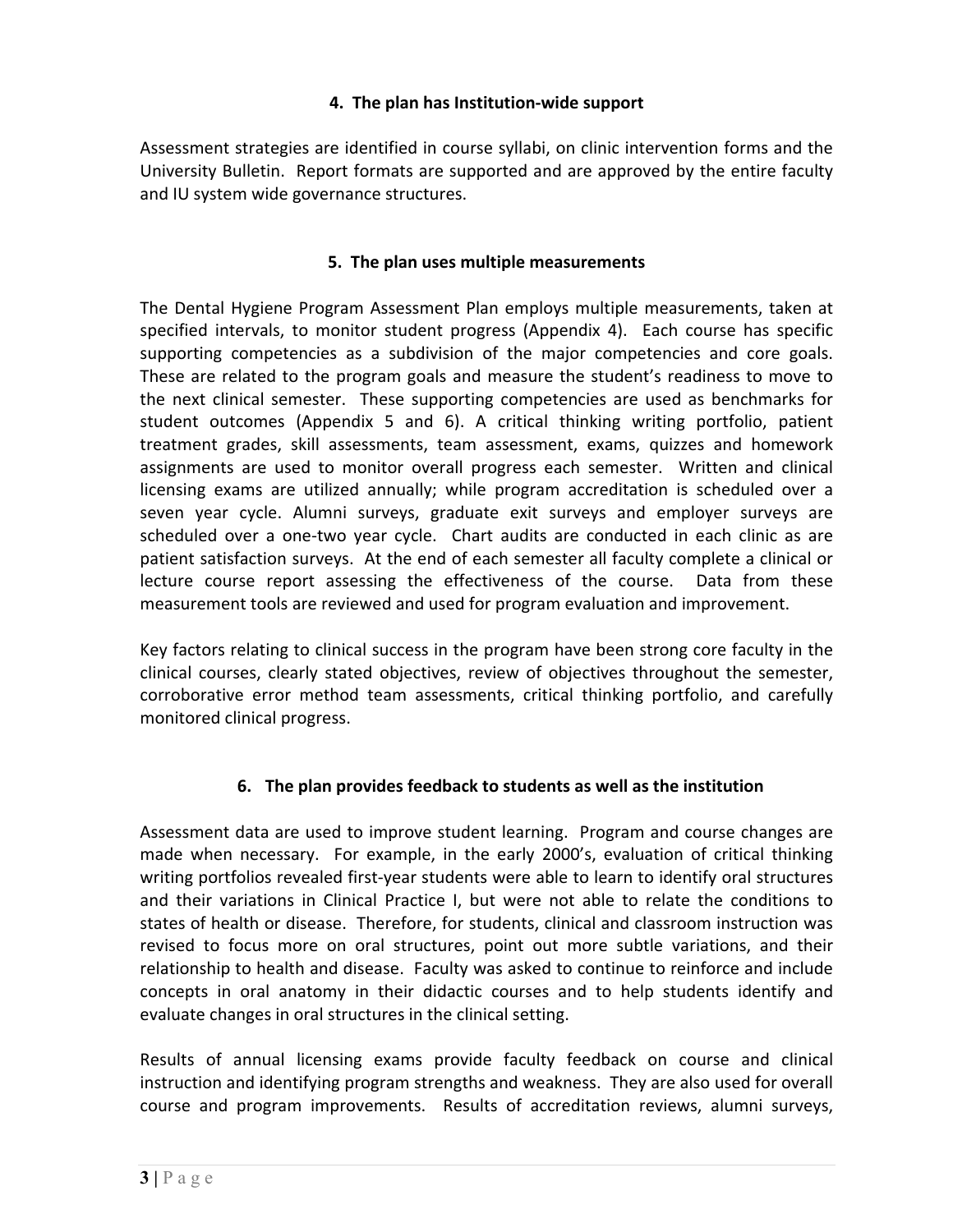graduate exit surveys and employer surveys have served as guides for program improvement and change.

 Individual student feedback is part of every didactic course and clinical experience. Feedback comes in several forms, including results of tests, student‐faculty conferences, written clinical evaluations, and semester student conferences. Faculty use results of assessment measurements to develop for students' individualized reinforcement and remediation strategies.

## **7. The plan is cost‐effective**

 The plan is cost‐effective in terms of financial resources expended, but the time required for evaluation of surveys and critical thinking writing portfolios is high. However, portfolios and surveys are one of the most valuable tools in our program assessment and their use of individual student assessment. Therefore, we are looking for ways to maintain the use of the portfolio, yet reduce the time for its evaluation and analysis. We have developed a grading rubric for evaluation of the writing portfolio which has eased the length of time for grading. We have also developed an excel spreadsheet for easy tabulation of surveys. The graduate exit survey, alumni survey, and employer survey are also given through Survey Monkey which has eased in data tabulation.

## **8. The plan does not restrict access, equity or diversity**

 The assessment plan is designed to improve program effectiveness and instruction as a whole. Therefore, assessment is a tool, which assists the faculty in designing courses and selecting teaching methodologies that enhance learning and remove barriers to access, equity and diversity.

### **9. The plan should provide a basis for program improvement**

 At the end of each year, the Dental Hygiene Program evaluates the results of licensing examinations in terms of program goals and objectives. It also evaluates the student outcomes related to course competencies. When areas of weakness are identified, problems are assessed and prioritized.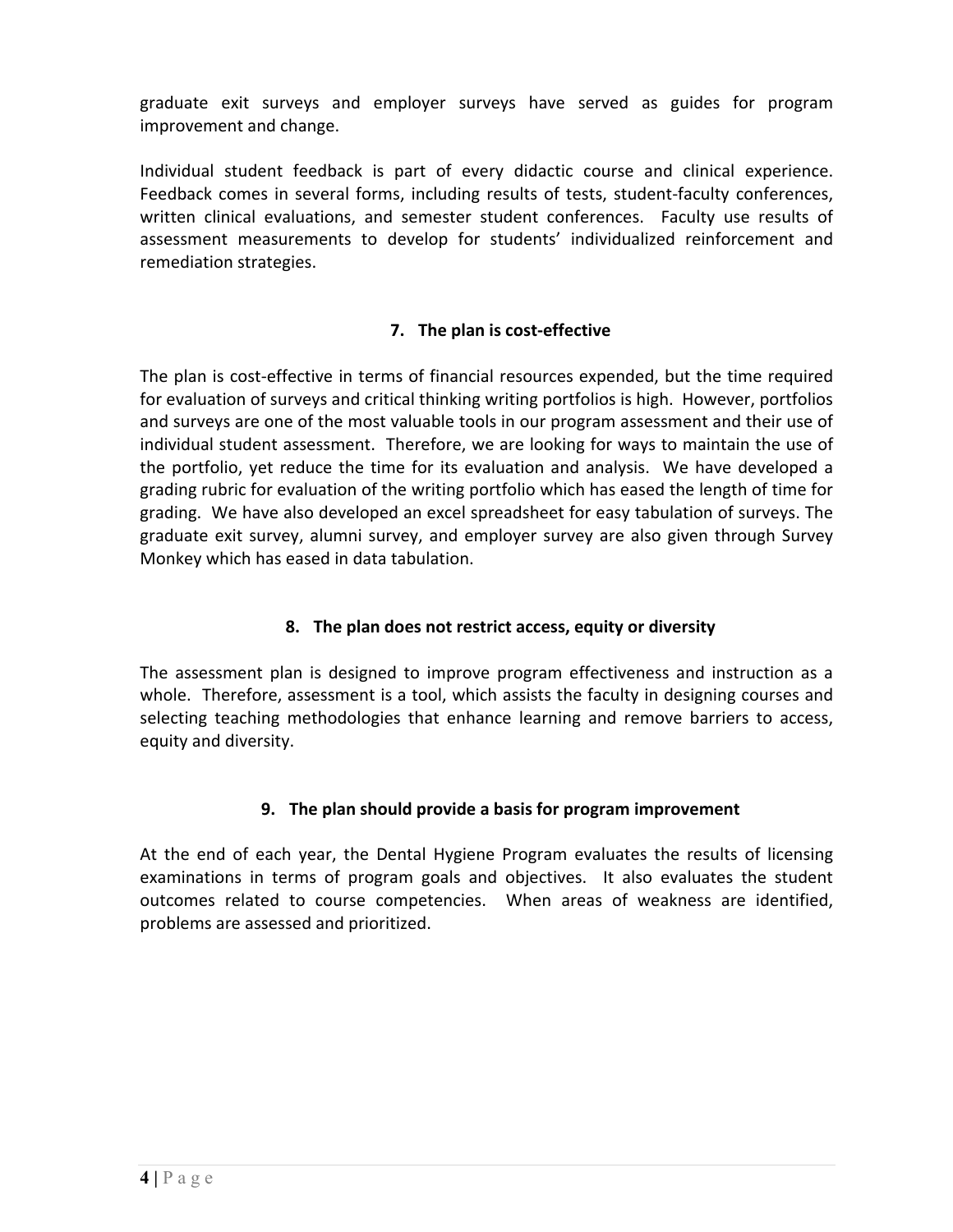# Appendix 1.

### **Program Goals, Objectives and Competencies**

#### Dental Hygiene Program/Indiana University South Bend

## Adopted June 2011

|                                                                                                                                                                                                                        | Program Goals                                                                                                                                                                                                                                                                                                                                                                                                                                                                                                                                                                                                                                                                                                                                                      |                                                                                                                                                                                                                                                                                                                                                                                                                                                                                                                                                                                                                                                                                                                                                                                                                                                               |
|------------------------------------------------------------------------------------------------------------------------------------------------------------------------------------------------------------------------|--------------------------------------------------------------------------------------------------------------------------------------------------------------------------------------------------------------------------------------------------------------------------------------------------------------------------------------------------------------------------------------------------------------------------------------------------------------------------------------------------------------------------------------------------------------------------------------------------------------------------------------------------------------------------------------------------------------------------------------------------------------------|---------------------------------------------------------------------------------------------------------------------------------------------------------------------------------------------------------------------------------------------------------------------------------------------------------------------------------------------------------------------------------------------------------------------------------------------------------------------------------------------------------------------------------------------------------------------------------------------------------------------------------------------------------------------------------------------------------------------------------------------------------------------------------------------------------------------------------------------------------------|
| Program Goal                                                                                                                                                                                                           | Degree Objective                                                                                                                                                                                                                                                                                                                                                                                                                                                                                                                                                                                                                                                                                                                                                   | <b>Major Competencies</b>                                                                                                                                                                                                                                                                                                                                                                                                                                                                                                                                                                                                                                                                                                                                                                                                                                     |
| Provide students<br>with an<br>educational<br>program that<br>requires the<br>highest level of<br>professionalism                                                                                                      | ASDH:<br>utilize the knowledge and clinical competencies required to<br>$\bullet$<br>provide current, comprehensive dental hygiene services;<br>communicate - write, speak, listen - effectively acquire,<br>$\bullet$<br>develop, and convey ideas and information<br>practice their profession adhering to the ethical, legal, and<br>$\bullet$<br>professional codes of conduct expected of the dental<br>hygiene practitioner;<br>BSDH:<br>serve as a resource of oral health knowledge and education<br>$\bullet$<br>for the community and other health care professionals;<br>become an active participant in the community of<br>$\bullet$<br>professionals by developing leadership skills                                                                 | Ethics: The dental hygiene graduate must be able<br>1.<br>to manage ethical issues related to the practice of<br>dental hygiene.<br>2.<br>Professional Identity: The dental hygiene<br>graduate must contribute to the enrichment of<br>dental hygiene by promoting the knowledge,<br>skills and values of the profession.<br>3.<br>Information Management, Critical Thinking,<br>Reflective Practice: The dental hygiene graduate<br>must be competent in the evaluation of current<br>information and be able to synthesize the<br>information in a critical, scientific manner.                                                                                                                                                                                                                                                                            |
| Offer challenging<br>educational<br>experiences that<br>promote the use<br>of sound<br>judgment, critical<br>thinking skills,<br>evidence based<br>decision making,<br>and delivery of<br>high quality<br>patient care | ASDH:<br>utilize the knowledge and clinical competencies required to<br>$\bullet$<br>provide current, comprehensive dental hygiene services;<br>practice their profession adhering to the ethical, legal, and<br>$\bullet$<br>professional codes of conduct expected of the dental<br>hygiene practitioner;<br>apply critical thinking skills to one's practice of dental<br>$\bullet$<br>hygiene;<br>BSDH:<br>utilize the knowledge of the different career roles of the<br>$\bullet$<br>dental hygienist;<br>serve as a resource of oral health knowledge and education<br>$\bullet$<br>for the community and other health care professionals;<br>become an active participant in the community of<br>$\bullet$<br>professionals by developing leadership skills | 4.<br>Assessment: The dental hygiene graduate must<br>be able to systematically collect, analyze and<br>accurately record baseline data on the general,<br>oral and psychosocial health status using<br>methods consistent with medico legal principles.<br>5.<br>Planning: The dental hygiene graduate must be<br>able to discuss oral health, identify actual and<br>potential problems, relate contributing factors<br>and propose treatment options.<br>6.<br>Implementation: The dental hygiene graduate<br>must be able to provide treatment that includes<br>preventive and therapeutic procedures that<br>promote, assist and maintain the oral health of<br>the patient.<br>Evaluation: The dental hygiene graduate must be<br>7.<br>able to evaluate the effectiveness of planned<br>clinical and education services to meet the<br>patients needs. |
| Emphasize the<br>role of the dental<br>hygienist as a<br>patient educator<br>involved in<br>community health<br>engagement<br>activities related<br>to health<br>promotion and<br>disease<br>prevention                | ASDH:<br>utilize the knowledge and clinical competencies required to<br>$\bullet$<br>provide current, comprehensive dental hygiene services;<br>practice their profession adhering to the ethical, legal, and<br>professional codes of conduct expected of the dental<br>hygiene practitioner;<br>BSDH:<br>utilize the knowledge of the different career roles of the<br>$\bullet$<br>dental hygienist<br>take an active role in effecting solutions to community<br>$\bullet$<br>problems and needs that will increase the access to care and<br>ultimately the health of citizens;<br>serve as a resource of oral health knowledge and education<br>٠<br>for the community and other health care professionals;                                                  | 8.<br>Community Involvement:<br>The dental hygiene graduate must be able to<br>initiate and assume responsibility for health<br>promotion and disease prevention activities and<br>effectively interact with diverse population<br>groups.<br>Self-care Education and Communication:<br>9.<br>The dental hygiene graduate must be able to<br>provide planned educational services using<br>interpersonal communication skills and<br>educational strategies to promote optimal health.                                                                                                                                                                                                                                                                                                                                                                        |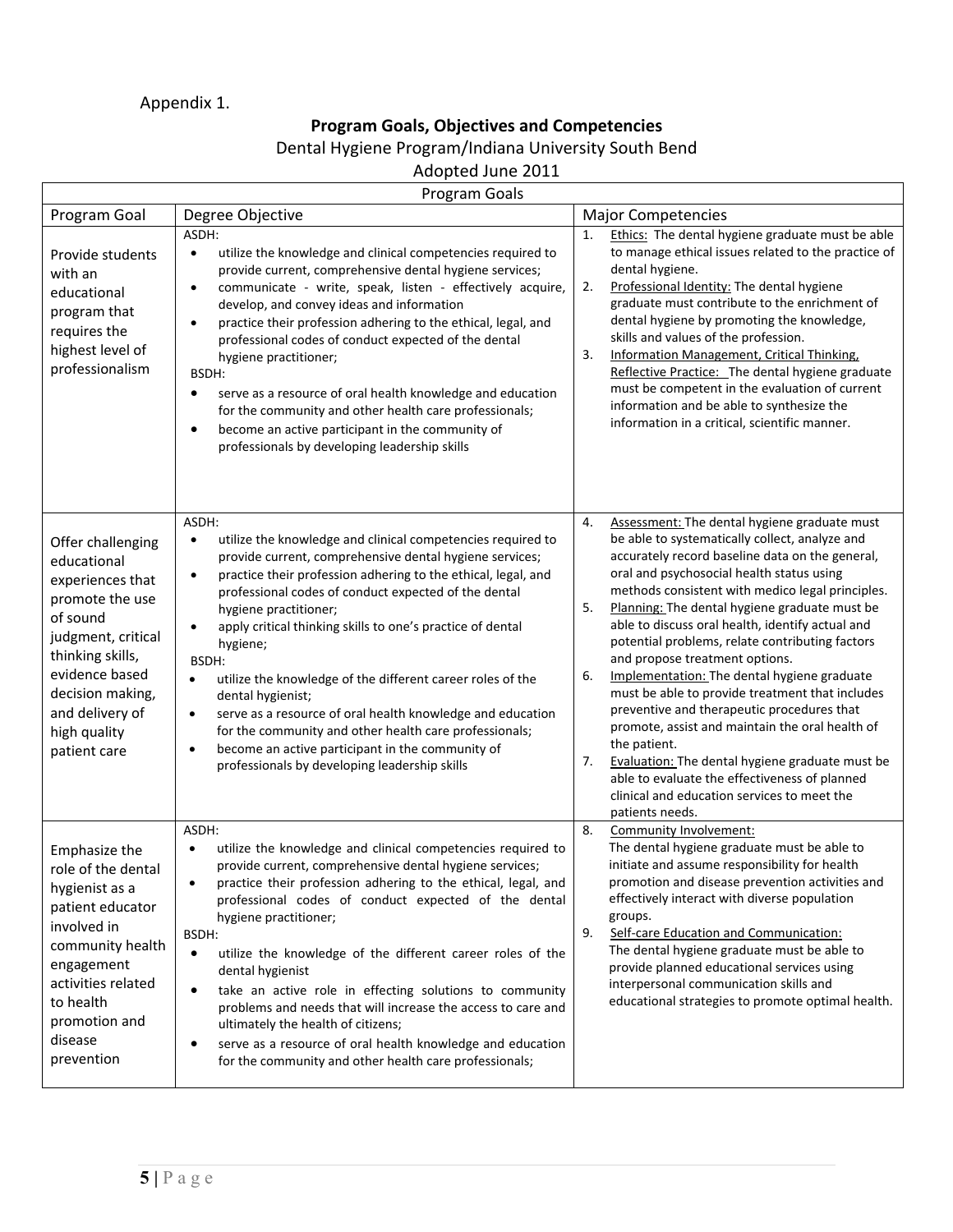### Appendix 2

### **ASSESMENT PLAN**

## Dental Hygiene Program/Indiana University South Bend

Adopted: January 1994, updated June 2011

| Degree objectives                                                                                                                                             | Curriculum                                                                                                  | <b>Assessment Tools</b>                                                                                                                                                                                                    | <b>Assessment Tools (Program</b>                                                                                                                                                                                            |  |  |  |  |  |  |  |
|---------------------------------------------------------------------------------------------------------------------------------------------------------------|-------------------------------------------------------------------------------------------------------------|----------------------------------------------------------------------------------------------------------------------------------------------------------------------------------------------------------------------------|-----------------------------------------------------------------------------------------------------------------------------------------------------------------------------------------------------------------------------|--|--|--|--|--|--|--|
|                                                                                                                                                               |                                                                                                             | (Student Assessment)                                                                                                                                                                                                       | Assessment)                                                                                                                                                                                                                 |  |  |  |  |  |  |  |
| utilize the knowledge<br>and clinical<br>competencies<br>required to provide<br>current,<br>comprehensive<br>dental hygiene<br>services;                      | <b>General Education</b><br><b>Biomedical Sciences</b><br><b>Dental Sciences</b><br>Dental Hygiene Sciences | <b>Critical Thinking Writing</b><br>Portfolios<br>Exams<br>Quizzes<br>Homework assignments<br><b>Patient Satisfaction Surveys</b><br><b>Patient Treatment Grades</b><br><b>Skill Assessments</b><br><b>Team Assessment</b> | <b>NBDHE Scores</b><br><b>Licensing Scores</b><br>Alumni Surveys<br><b>Employer Surveys</b><br><b>Graduate Exit Surveys</b><br><b>Patient Satisfaction Surveys</b><br><b>Accreditation Review</b><br><b>Team Assessment</b> |  |  |  |  |  |  |  |
| communicate - write,<br>speak, listen -<br>effectively acquire,<br>develop, and convey<br>ideas and<br>information                                            | <b>General Education</b><br>Dental Hygiene Sciences                                                         | <b>Critical Thinking Writing</b><br>Portfolios<br>Exams<br>Quizzes<br>Homework assignments<br><b>Patient Satisfaction Surveys</b><br><b>Patient Treatment Grades</b><br><b>Skill Assessments</b>                           | Alumni Surveys<br><b>Accreditation Review</b><br><b>Employer Survey</b><br><b>Patient Satisfaction Surveys</b>                                                                                                              |  |  |  |  |  |  |  |
| practice their<br>profession adhering<br>to the ethical, legal,<br>and professional<br>codes of conduct<br>expected of the<br>dental hygiene<br>practitioner; | <b>General Education</b><br>Dental Hygiene Sciences                                                         | <b>Critical Thinking Writing</b><br>Portfolios<br>Exams<br>Quizzes<br>Homework assignments<br><b>Patient Satisfaction Surveys</b><br><b>Patient Treatment Grades</b><br><b>Skill Assessments</b>                           | <b>Accreditation Review</b><br><b>Employer Surveys</b><br><b>Patient Satisfaction Surveys</b>                                                                                                                               |  |  |  |  |  |  |  |
| apply critical thinking<br>skills to one's practice<br>of dental hygiene;                                                                                     | <b>General Education</b><br><b>Biomedical Sciences</b><br><b>Dental Sciences</b><br>Dental Hygiene Sciences | <b>Critical Thinking Writing</b><br>Portfolios<br>Exams<br>Quizzes<br>Homework assignments<br><b>Patient Satisfaction Surveys</b><br><b>Patient Treatment Grades</b><br><b>Skill Assessments</b>                           | <b>NBDHE Scores</b><br><b>Licensing Scores</b><br>Alumni Surveys<br><b>Employer Surveys</b><br><b>Accreditation Review</b><br><b>Patient Satisfaction Surveys</b>                                                           |  |  |  |  |  |  |  |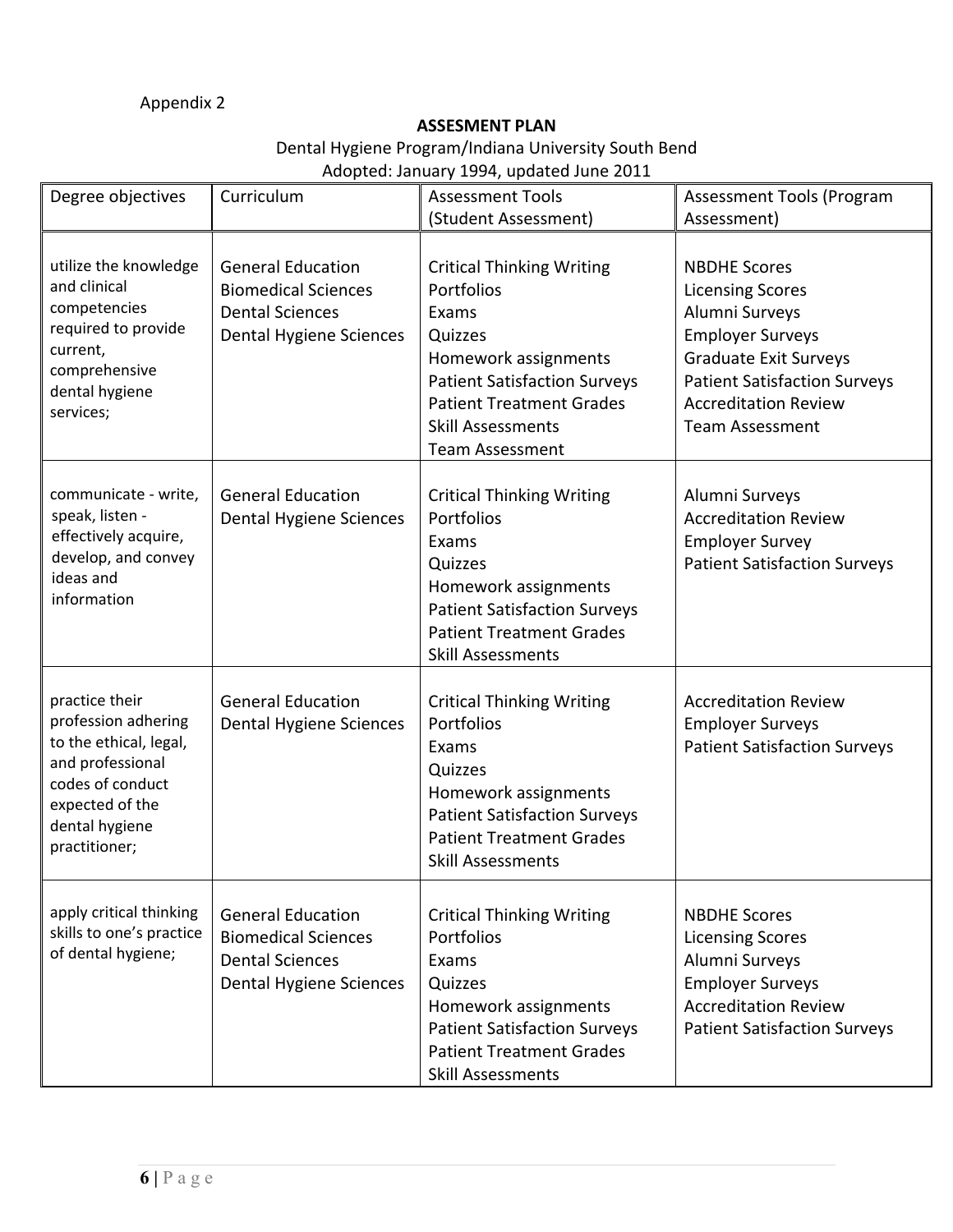#### **ASSESMENT PLAN**

## Dental Hygiene Program/Indiana University South Bend Adopted: January 1994, Updated June 2011

| <b>CONCEPTUAL FRAMEWORK</b><br><b>Bachelor of Science in Dental Hygiene</b><br>*In addition to the program goals of the ASDH program, the BSDH program will have the following<br>outcomes |                                                                                                                       |                                                                                  |                                                                                                 |  |  |  |  |  |  |  |  |
|--------------------------------------------------------------------------------------------------------------------------------------------------------------------------------------------|-----------------------------------------------------------------------------------------------------------------------|----------------------------------------------------------------------------------|-------------------------------------------------------------------------------------------------|--|--|--|--|--|--|--|--|
| Degree objectives                                                                                                                                                                          | Curriculum                                                                                                            | <b>Assessment Tools</b><br>(Student Assessment)                                  | <b>Assessment Tools</b><br>(Program Assessment)                                                 |  |  |  |  |  |  |  |  |
| utilize the knowledge<br>of the different career<br>roles of the dental<br>hygienist;                                                                                                      | <b>Dental Sciences</b><br>Dental Hygiene<br><b>Sciences</b>                                                           | <b>Critical Thinking Writing</b><br>Portfolios<br>Capstone course<br>assignments | Alumni Surveys<br>Graduate Exit Survey<br><b>Accreditation Review</b>                           |  |  |  |  |  |  |  |  |
| serve as a resource of<br>oral health knowledge<br>and education for the<br>community and other<br>health care<br>professionals;                                                           | <b>Biomedical Sciences</b><br><b>Dental Sciences</b><br>Dental Hygiene<br><b>Sciences</b>                             | Capstone course<br>assignments                                                   | Alumni Surveys<br><b>Employer Survey</b><br>Graduate Exit Survey<br><b>Accreditation Review</b> |  |  |  |  |  |  |  |  |
| become an active<br>participant in the<br>community of<br>professionals by<br>developing leadership<br>skills;                                                                             | <b>General Education</b><br>Dental Hygiene<br><b>Sciences</b>                                                         | Capstone course<br>assignments                                                   | Alumni Surveys<br>Graduate Exit Survey<br><b>Accreditation Review</b>                           |  |  |  |  |  |  |  |  |
| take an active role in<br>effecting solutions to<br>community problems<br>and needs that will<br>increase the access to<br>care and ultimately<br>the health of citizens;                  | <b>General Education</b><br><b>Biomedical Sciences</b><br><b>Dental Sciences</b><br>Dental Hygiene<br><b>Sciences</b> | <b>Critical Thinking Writing</b><br>Portfolios<br>Capstone course<br>assignments | Alumni Surveys<br>Graduate Exit Survey<br><b>Accreditation Review</b>                           |  |  |  |  |  |  |  |  |
| apply to graduate<br>programs                                                                                                                                                              | <b>General Education</b><br><b>Biomedical Sciences</b><br><b>Dental Sciences</b><br>Dental Hygiene<br>Science         |                                                                                  | Alumni Surveys<br>Graduate Exit Survey<br><b>Accreditation Review</b>                           |  |  |  |  |  |  |  |  |

 $\Gamma$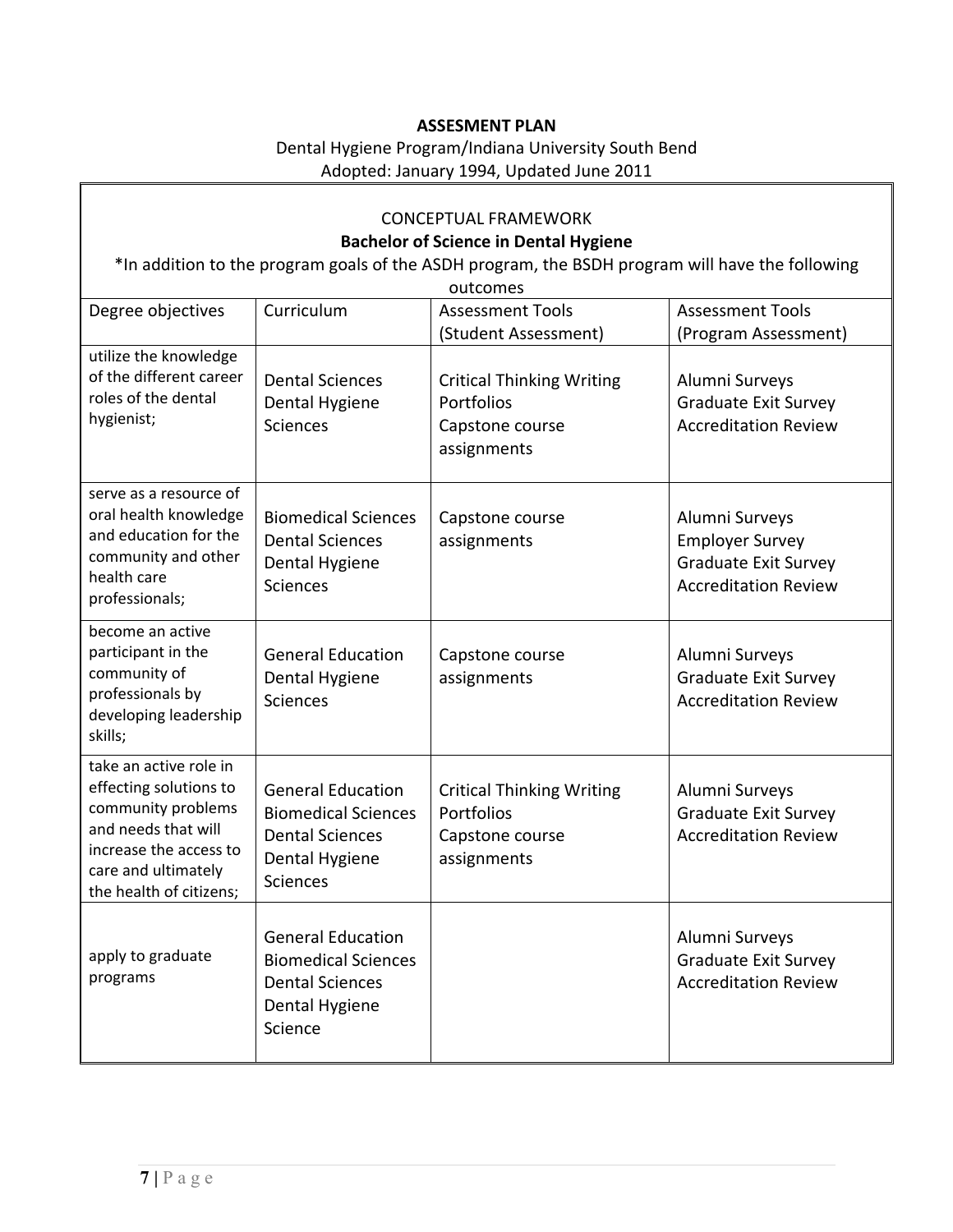### Appendix 3

Г

### **Assessment Plan**

## Dental Hygiene Program /Indiana University South Bend Adopted: January 1994; Updated June 2011 Dental Hygiene Curriculum

| General                                                                                                                                                   | <b>Biomedical</b>        | Dental                         | Dental Hygiene                                           |
|-----------------------------------------------------------------------------------------------------------------------------------------------------------|--------------------------|--------------------------------|----------------------------------------------------------|
| Education                                                                                                                                                 | <b>Sciences</b>          | <b>Sciences</b>                | Sciences                                                 |
|                                                                                                                                                           |                          |                                |                                                          |
| English<br>Composition                                                                                                                                    | Human<br>Anatomy         | Oral<br>Anatomy                | Preventive<br>Dentistry                                  |
| <b>Public Speaking</b>                                                                                                                                    | Physiology               | Head & Neck<br>Anatomy         | <b>Fundamentals of Dental</b><br>Hygiene                 |
| Psychology                                                                                                                                                | Human<br>Nutrition       | Oral Histology<br>& Embryology | <b>Clinical Practice of</b><br>Dental Hygiene I, II, III |
| Sociology                                                                                                                                                 | Microbiology             | Oral Pathology                 | Community<br><b>Practice of Dental</b><br>Hygiene I, II  |
| <b>Common Core Courses</b><br>(Natural World, Human<br><b>Behaviors and Social</b><br>Institutions, Literary and<br>Intellectual<br>Traditions)*BSDH only | Chemistry                | Periodontics                   | <b>Medical and Dental</b><br>Emergencies                 |
| Critical thinking* BSDH<br>only                                                                                                                           | Pharmacology             | Pain Control                   | <b>Ethics and Jurisprudence</b>                          |
| Non-Western Cultures*<br><b>BSDH</b> only                                                                                                                 | <b>General Pathology</b> | <b>Dental Materials</b>        | <b>Advanced Procedures</b>                               |
| Introduction to<br>Computing* BSDH only                                                                                                                   |                          | Radiography I, II, III         | Bachelor's Capstone Course*<br><b>BSDH</b> only          |
| Information Literacy *<br><b>BSDH</b> only                                                                                                                |                          |                                |                                                          |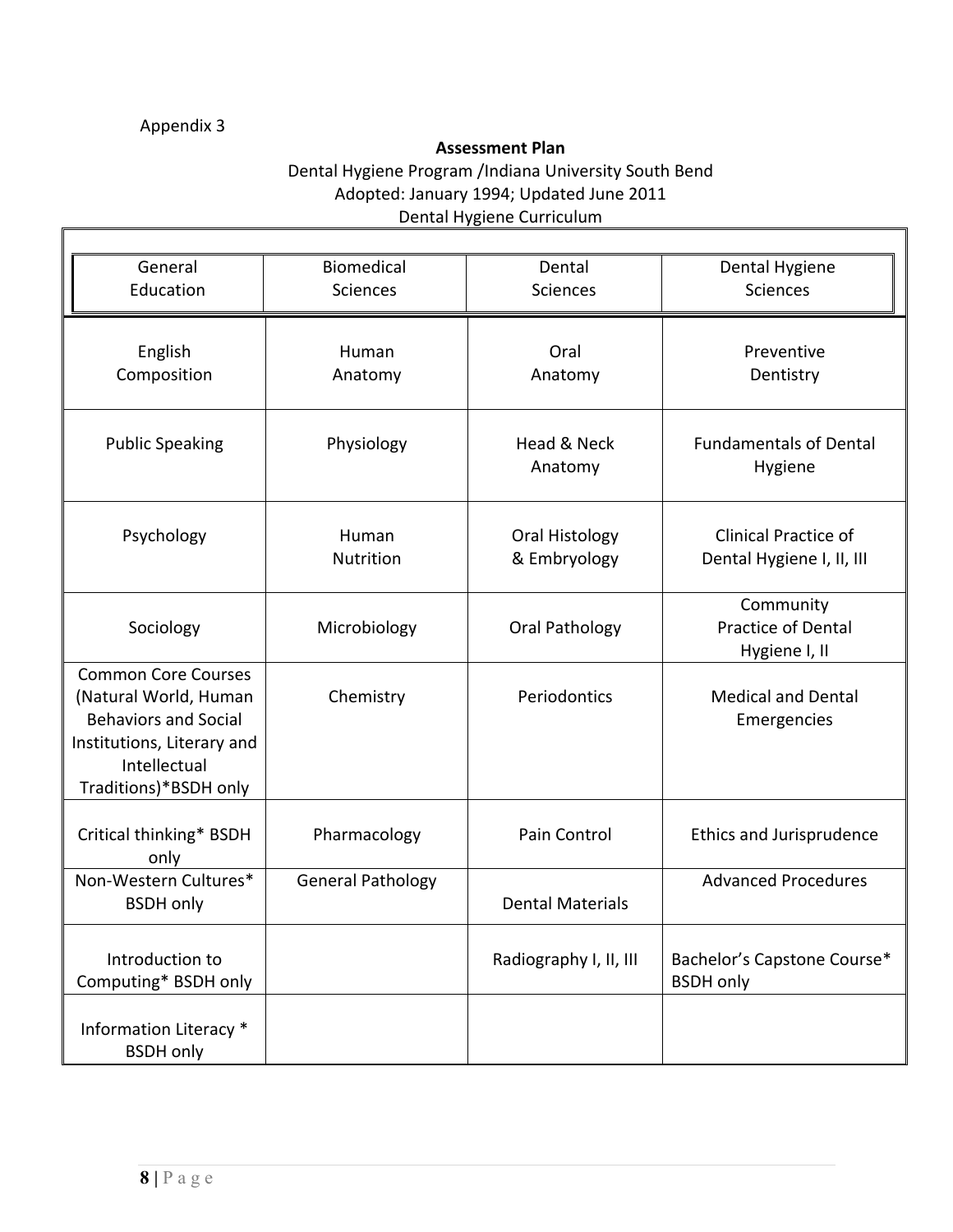The courses in General Education are taken in the first year of study for the ASDH degree and the first two years of study for the entry‐level BSDH degree. These prerequisites provide background for components of the curriculum which prepare the students to communicate effectively, to participate in community health programs, and to assume responsibility for individual oral health counseling.

 Biomedical Science courses are sequenced throughout the first two years. These subjects provide a background for dental and dental hygiene sciences.

 The courses in Dental Science are taken during the two years of professional study. The courses provide the student with knowledge of oral health and diseases as a basis for assuming responsibility for assessing patient preventive needs, for developing patient counseling programs, and for providing prescribed patient care.

 Dental Hygiene Sciences are part of the professional course work. These courses are designed to prepare the student to assess, plan, implement and evaluate dental hygiene services as a member of the dental health care team.

 The BSDH Capstone course is taught the final semester in the program. This course prepares students to become leaders in the field, broadens their perspective on the profession, and immerses them in the different roles of the dental hygienist.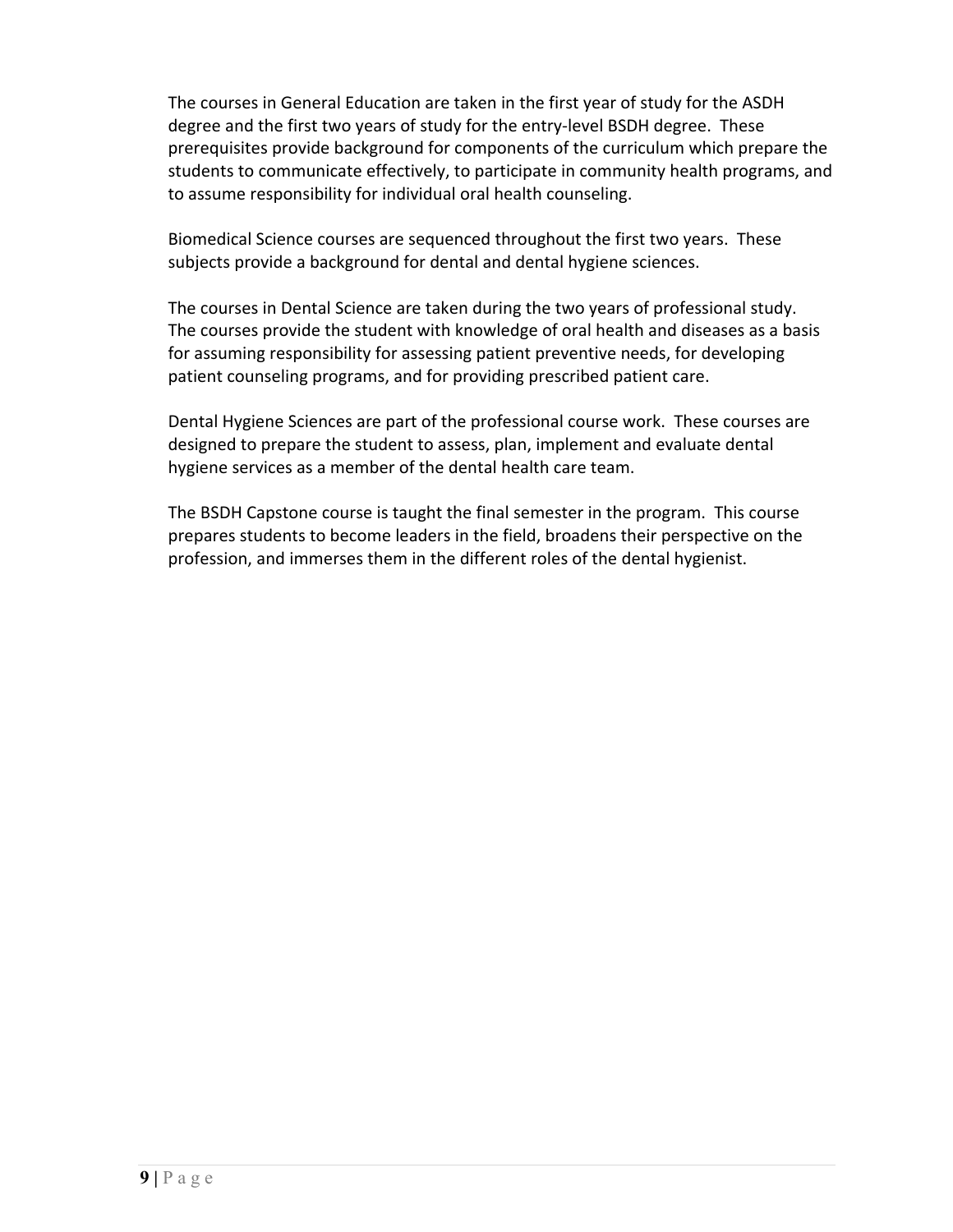### **Assessment Plan**

### Dental Hygiene Program/Indiana University South Bend Adopted: January 1994; Updated June 2011 ASSESSMENT TOOLS

| <b>Assessment Tool</b>                                                           | Degree<br><b>Objectives Assessed</b>   | Frequency<br>Administered | Scheduled                 |
|----------------------------------------------------------------------------------|----------------------------------------|---------------------------|---------------------------|
| National Board Dental Hygiene<br>Examination                                     | ASDH 1                                 | Annually                  | Annually /<br>March - May |
| Northeast Regional Board Licensing<br>Exam                                       | ASDH 1, 3, 4                           | Annually                  | Annually / April-<br>May  |
| Indiana State Law Exam                                                           | <b>ASDH 1, 3</b>                       | Annually                  | Annually / June-<br>July  |
| <b>Re-Accreditation Review</b>                                                   | ASDH 1, 2, 3, 4<br>BSDH 1, 2, 3, 4, 5  | Every 7 years             | 2010                      |
| <b>Employer Survey</b>                                                           | ASDH 1, 2, 3, 4                        | Every 1-2 years           | 2010                      |
| Alumni Survey                                                                    | ASDH 1, 2, 3, 4                        | Every 1-2 years           | 2011                      |
| Graduate Exit Survey                                                             | <b>ASDH 1, 4</b><br>BSDH 1, 2, 3, 4, 5 | Every year                | 2011                      |
| <b>Patient Satisfaction Survey</b>                                               | ASDH 1, 2, 3, 4                        | Each clinic               |                           |
| <b>Chart Audits</b>                                                              | ASDH 1, 2, 3, 4<br>BSDH 1, 2, 3, 4     | Each clinic               |                           |
| <b>Team Assessments</b>                                                          | ASDH <sub>1</sub>                      | Each Semester             |                           |
| <b>Skill Assessments</b>                                                         | ASDH 1, 2, 3, 4                        | Each Semester             |                           |
| <b>Critical Thinking Writing Portfolio</b>                                       | ASDH 1, 2, 3, 4                        | Each Semester             |                           |
| Exams, Quizzes, Homework<br>Assignments<br>(specific to supporting competencies) | ASDH 1, 2, 3, 4<br>BSDH 1, 2, 3, 4     | Each Semester             |                           |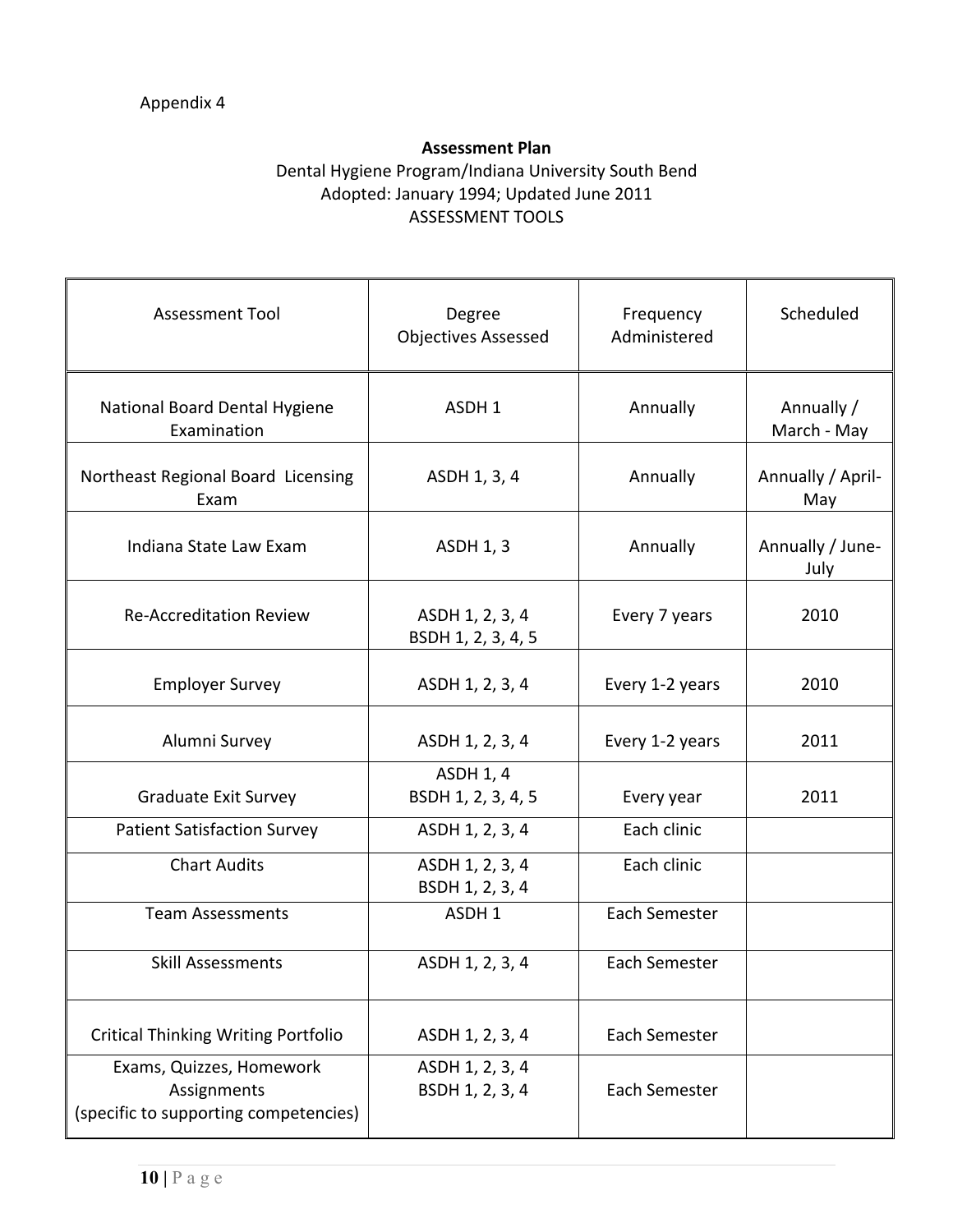- 1. National Board Dental Hygiene Examination: The exam is written and assesses the ability to recall important information from basic biomedical, dental and dental hygiene sciences and the ability to apply such information in a problem solving context.
- 2. Northeast Regional Board/ Indiana State Dental Law Examination: The NERB clinical examination assesses clinical competency in dental hygiene skills. The Indiana State Dental Law Examination assesses ethics and knowledge of dental law pertaining to the state of Indiana.
- Reaccredidation Review: Reaccredidation site visit evaluated the extent to which programs goals, institutional objectives and approved accreditation standards are met.
- Employer Surveys: Employer surveys evaluate the extent to which employers feel the graduates are prepared for entry level positions in dental offices.
- 5. Alumni Surveys: Surveys evaluate how well the program prepared students for their initial positions in clinical practice.
- Graduate Exit Surveys: Surveys evaluate student outcomes and experiences in the program. Identifies areas where students were not clear on outcomes and expectations within the program.
- Patient Satisfaction Surveys: Surveys evaluate the effectiveness of the program and individual student performance.
- Chart Audits: These are done randomly each clinical session by faculty. These allow for program evaluation by evaluating the effectiveness of record management.
- Team Assessments: Each semester students are evaluated utilizing a corroborative assessment method. Three faculty watch a student while utilizing instruments on a typodont (manikin). All three faculty evaluate the student without discussion. Two of the three faculty must match in their evaluation for the point loss to be assessed.
- 10. Individual Skill Assessments: Each semester students are evaluated on various instruments and utilizing various techniques. They must attain a 75% in H218 and H219, an 80% in H300, an 85% in H301 and a 90% in H302.
- 11. Critical Thinking Writing Portfolio: Writing portfolios are used to assess how well students achieve the following goals:
	- Use writing as a means to help students "think through and organize" patient treatment.
	- Increase student ability to communicate clearly and accurately in writing
	- Increase the effectiveness of patient treatment.
	- Help students develop a more global approach to dental hygiene treatment.
	- Fulfill ADA Accreditation requirements regarding patient assignment, maintenance appointments, and evaluation of the outcome of treatment.
- Exams, Quizzes, and Homework Assignments (including the Capstone course assignments): Each of these will individually assess the specific supporting course competencies which directly relate to the degree objectives and program goals.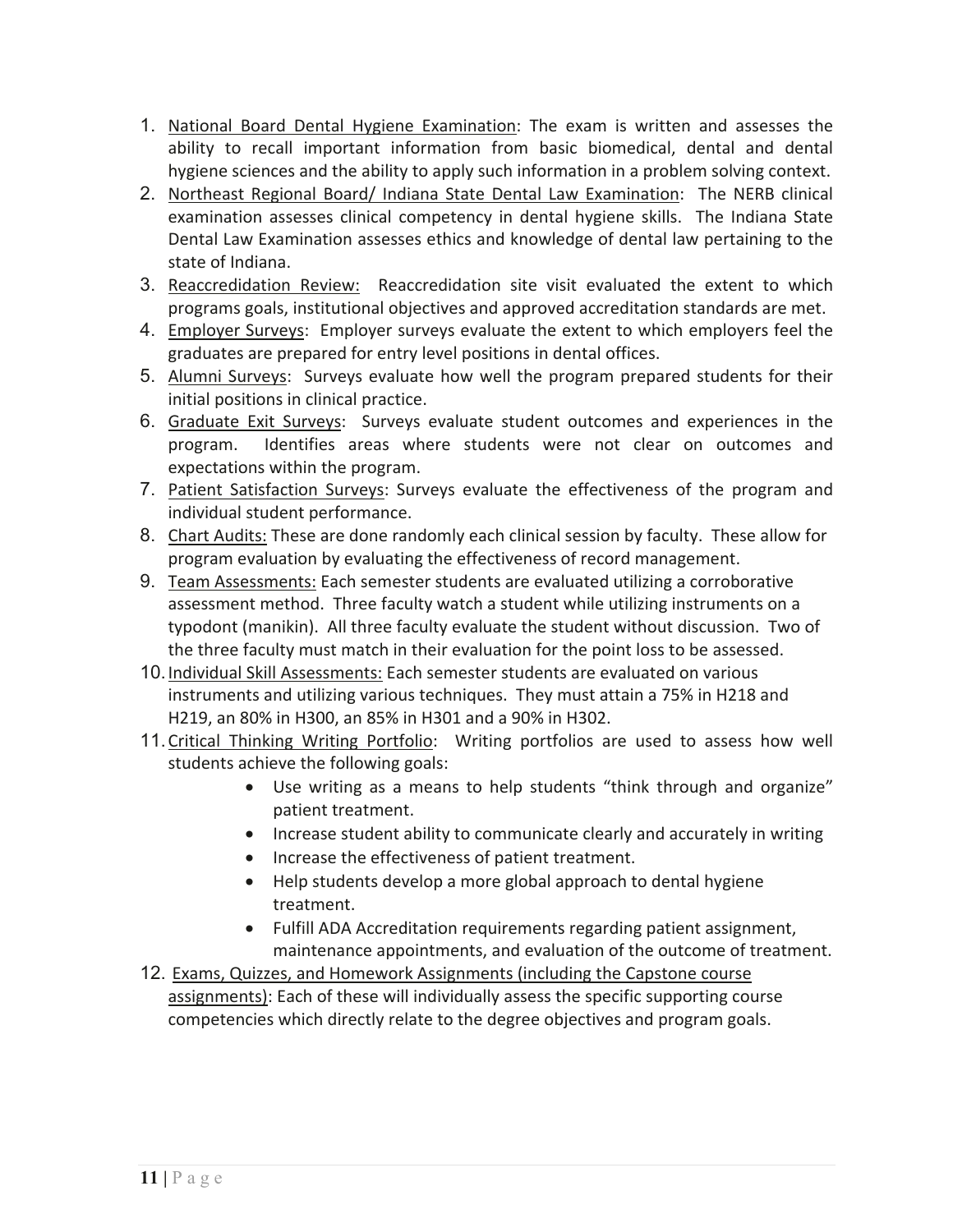### Appendix 5

## **Indiana University South Bend College of Health Sciences Dental Hygiene Program Program Goals, Objectives and Student Competencies**

#### **INTRODUCTION:**

The mission of the programs in dental education is to be a leader in providing high quality education and clinical experiences to undergraduate students for future roles as oral health professionals. The program is committed to excellence in the theory and practice of dental hygiene and in the development of competent, socially sensitive, culturally diverse, and ethically responsible professionals.

### Program Goals:

Indiana University South Bend Dental Hygiene program will:

- 1. Provide students with an educational program that requires the highest level of professionalism
- 2. Offer challenging educational experiences that promote the use of sound judgment, critical thinking skills, evidence based decision making, and delivery of high quality patient care
- 3. Emphasize the role of the dental hygienist as a patient educator involved in community health engagement activities related to health promotion and disease prevention

### Program Degree Objectives:

To be able to fulfill the requirements of an Associate Degree in Dental Hygiene and promote the overall program goals, graduates of the Department in Dental Hygiene at Indiana University South Bend will be able to:

- utilize the knowledge and clinical competencies required to provide current, comprehensive dental hygiene services;
- communicate write, speak, listen effectively acquire, develop, and convey ideas and information
- practice their profession adhering to the ethical, legal, and professional codes of conduct expected of the dental hygiene practitioner;
- $\bullet$  apply critical thinking skills to one's practice of dental hygiene;

In addition, Bachelor of Science in Dental Hygiene graduates will be able to

- utilize the knowledge of the different career roles of the dental hygienist;
- serve as a resource of oral health knowledge and education for the community and other health care professionals;
- become an active participant in the community of professionals by developing leadership skills;
- take an active role in effecting solutions to community problems and needs that will increase the access to care and ultimately the health of citizens;
- apply to graduate programs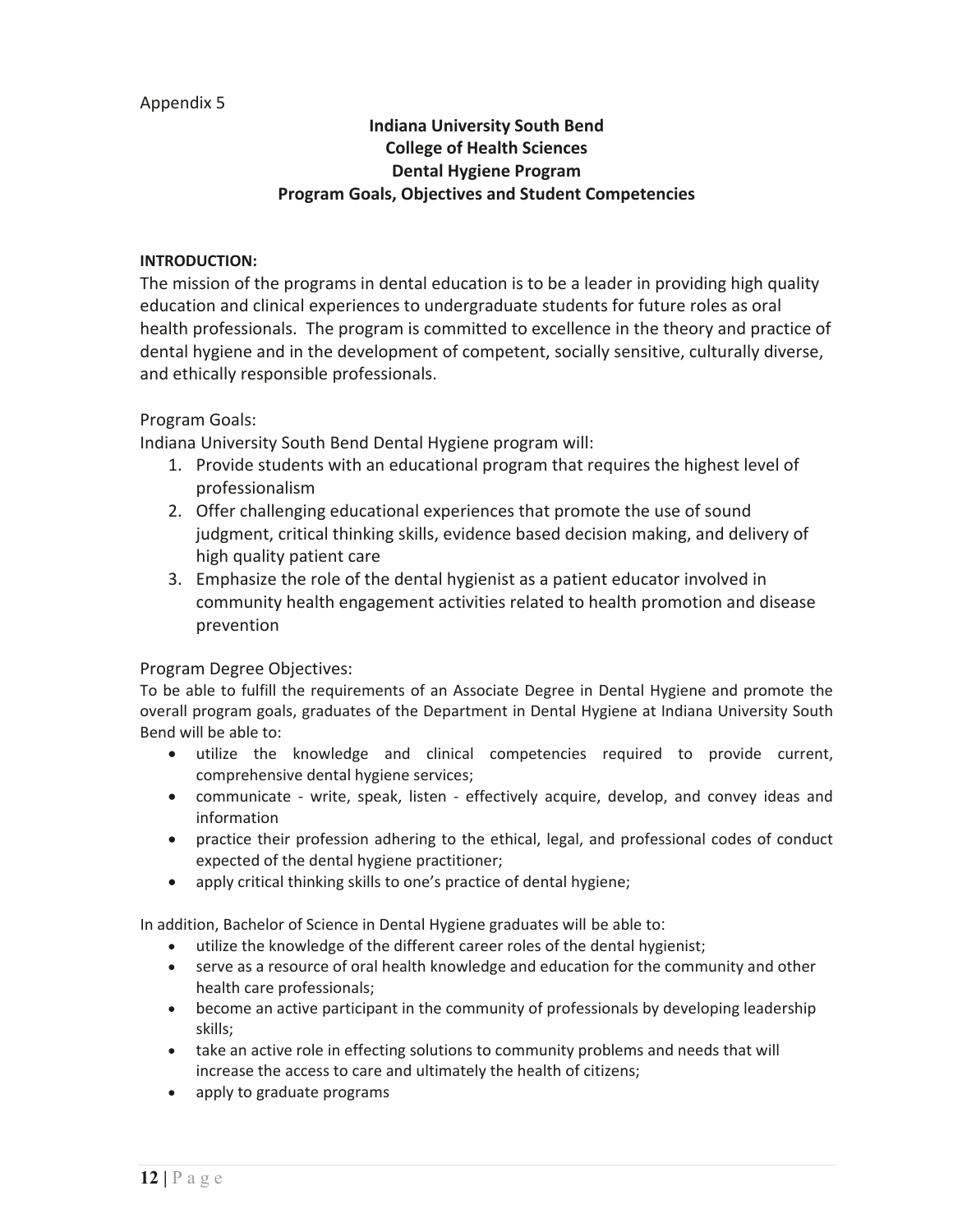Competencies for the dental hygiene graduate define and organize the knowledge, skills and professional values of an individual ready for beginning dental hygiene practice in clinical and alternative settings. These flow directly from the program goals and objectives for each degree. They are stated in terms of what a student must be able to do to be considered competent by the profession after the completion of the Dental Hygiene curriculum. "Competency" implies performance at a clinically acceptable level.

These competencies will serve to:

- 1. Define the core content of the curriculum by:
	- a. Providing a method of stating what the graduate must know at the end of each semester, as well as what the graduate must be able to do after completing the Dental Hygiene Program.
	- b. Establishing a basis for the content of all courses.
	- c. Giving guidance in decision making related to pedagogy and course sequencing.
- 2. Assess outcomes by:
	- a. Having methods in place to measure the degree to which a student has acquired and can demonstrate the competencies needed to care for patients and enter the profession.
	- b. Serving as benchmarks as students are promoted from one semester to the next leading to graduation and licensure.

The competencies should be viewed as standards, and serve as a guide for the dental hygiene curriculum. This educational plan needs regular review for continual improvement. The degree to which the curriculum is relevant, complete, educationally sound and organized will be a reflection of this educational plan.

#### **ORGANIZATION:**

The competencies are organized into three core goals based on the program's goals and objectives:

- I. Professionalism
- II. Patient Care
- III. Health Promotion and Disease Prevention

Within each core goal there are two to four major competencies with each major competency having three to five supporting competency. Each supporting competency has foundation knowledge, skills and values that are linked to individual courses. The supporting competencies are used as benchmarks in student, course, and program assessment. The supporting competencies are categorized through each course as Introductory, Developmental, and Competent to show the level of progression.

#### **Major competencies:**

The major competencies are defined as the ability to perform and provide a particular, but complex, service or task. The complexity of the service or task suggests that multiple and more specific abilities are required to support the performance of any major competency.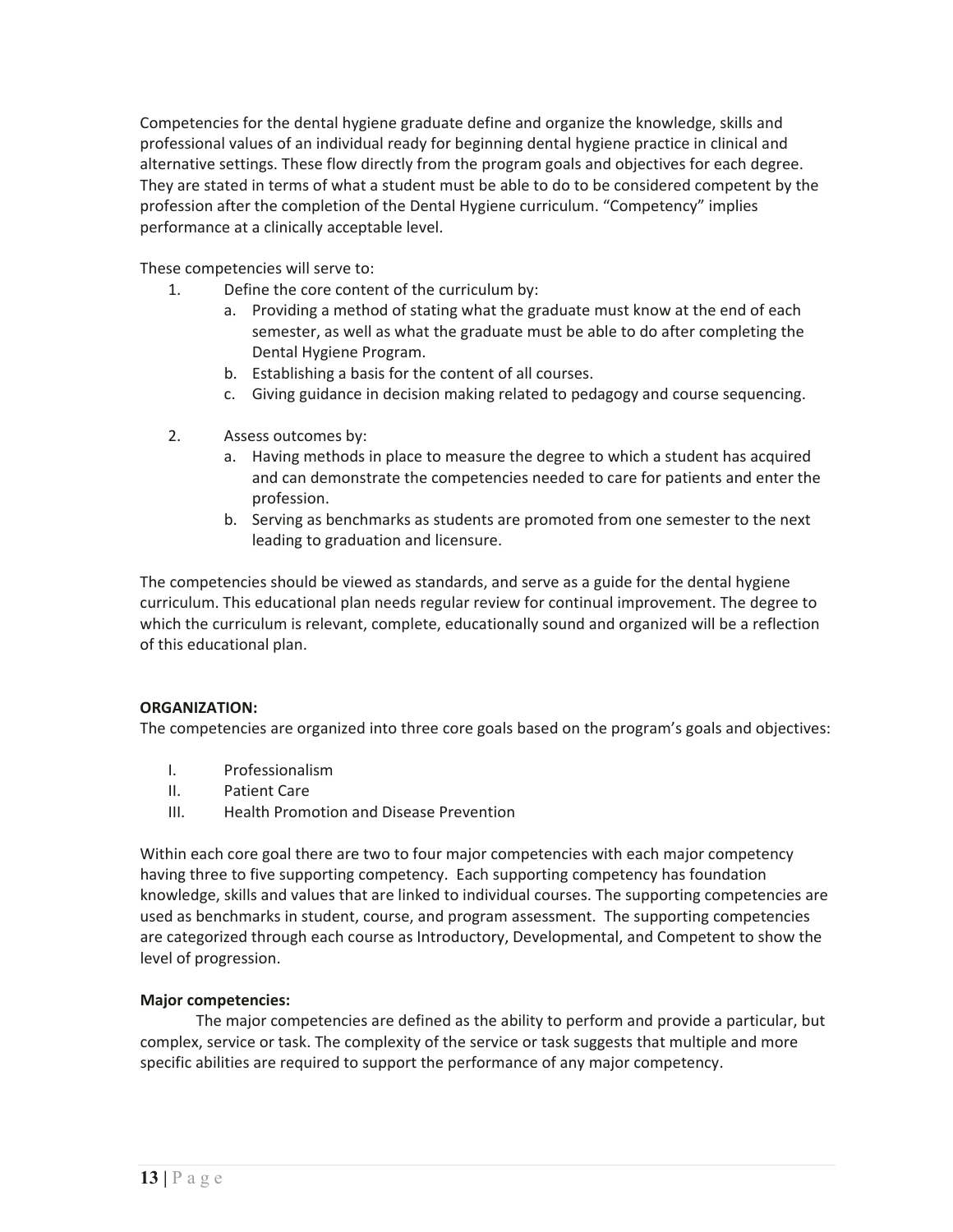#### **Supporting Competencies:**

The more specific abilities are considered subdivisions of the major competencies. The acquisition and demonstration of a "Major Competency" requires a level of mastery of all supporting competencies related to that particular service or task.

INDIANA UNIVERSITY SOUTH BEND DENTAL HYGIENE STUDENT COMPETENCIES:

#### **II. PROFESSIONALISM**

**1. Ethics:**

#### **The dental hygiene graduate must be able to manage ethical issues related to the practice of dental hygiene.**

- 1.1 Apply the ADHA code of ethics in all professional endeavors.
- 1.2 Utilize quality assurance standards to ensure competent and professional patient care.
- 1.3 Comply with state and federal laws, recommendations and regulations in the provision of dental hygiene care.
- 1.4 Apply ethical reasoning by taking appropriate action against an incompetent, unethical or impaired colleague.
- 1.5 Provide humane and compassionate care to all patients, respecting individual and cultural diversity.

#### **2. Professional Identity:**

#### **The dental hygiene graduate must contribute to the enrichment of dental hygiene by promoting the knowledge, skills and values of the profession.**

- 2.1 Participate in professional organizations at local, state, and/or national level.
- 2.2 Advance the profession through service activities and affiliations with other professional and public organizations.
- 2.3 Perform self-assessment for life-long learning and professional growth.
- 2.4 Assume a role as clinician, educator, researcher, change agent, consumer advocate, or administrator as defined by ADHA.

# **3. Information Management, Critical Thinking, Reflective Practice: The dental hygiene graduate must be competent in the evaluation of current**

**information and be able to synthesize the information in a critical, scientific manner.**

- 3.1 Evaluate scientific literature to make evidence based decisions concerning the safety and efficacy of oral health care products and treatments.
- 3.2 Demonstrate ability to present dental information through written and oral communication.
- 3.3 Provide accurate, consistent, and complete documentation for assessment, diagnosis, planning, implementation and evaluation of dental hygiene services.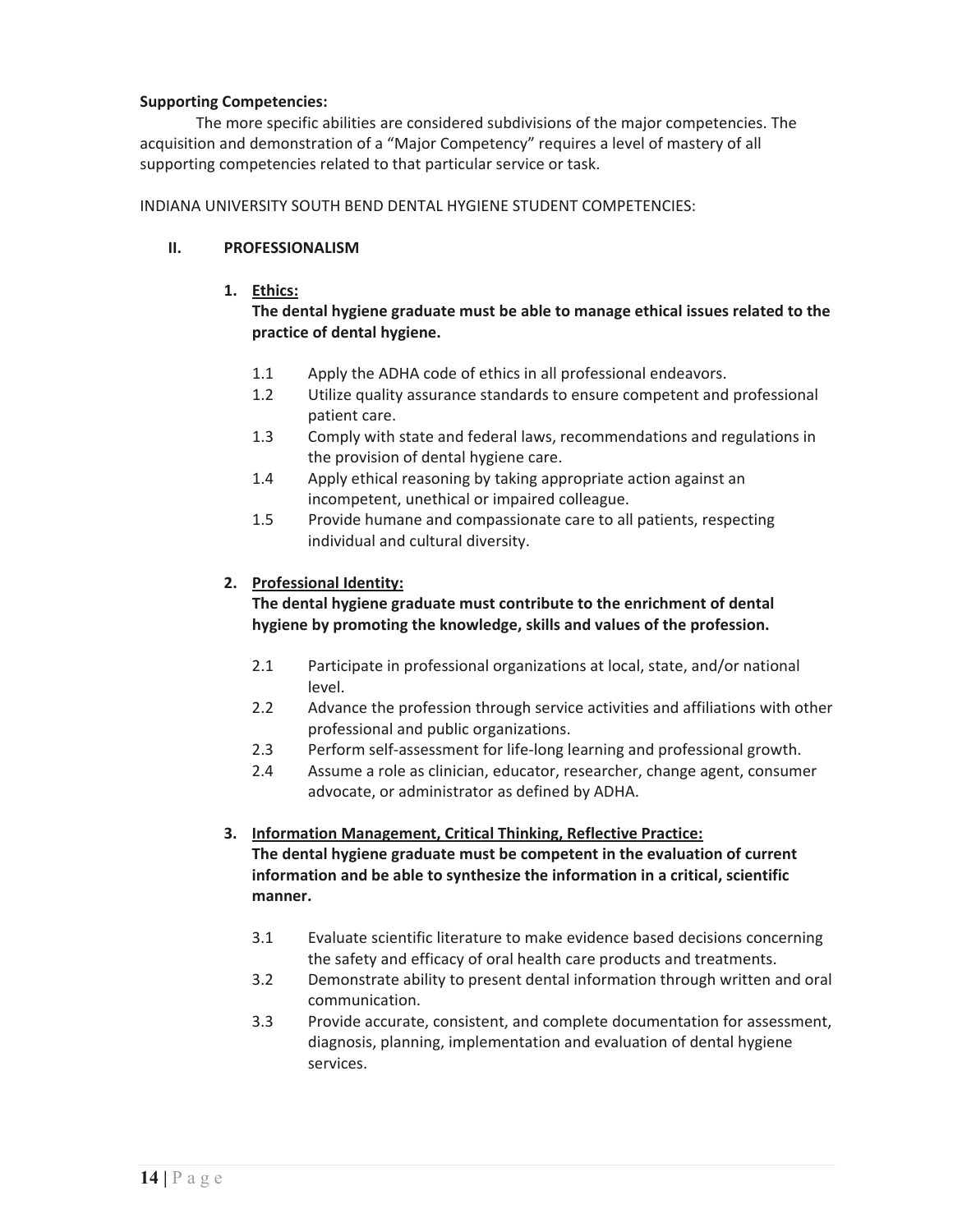### **III. PATIENT CARE**

#### **4. Assessment:**

The dental hygiene graduate must be able to systematically collect, analyze and accurately record baseline data on the general, oral and psychosocial health status using methods consistent with medico legal principles.

- 4.1 Obtain, review and update a complete medical and dental history, including an assessment of vital signs as indicated.
- 4.2 Identify medical conditions that require special precautions or consultation prior to or during dental hygiene treatment.
- 4.3 Perform a comprehensive examination using clinical, radiographic, periodontal, dental charting, and other data collection procedures to assess the patient's needs.
- 4.4 Analyze and interpret the assessment data to formulate a dental hygiene diagnosis.

### **5. Planning:**

### **The dental hygiene graduate must be able to discuss oral health, identify actual and potential problems, relate contributing factors and propose treatment options.**

- 5.1 Establish a planned sequence of educational, preventive, and therapeutic services collaboratively with the patient, based on the dental hygiene diagnosis.
- 5.2 Formulate goals and establish expected outcomes related to the dental hygiene diagnosis using a patient centered approach.
- 5.3 Obtain the patient's informed consent based on a thorough case presentation.
- 5.4 Make referrals to other health care professionals as indicated by the patient care plan.

### **6. Implementation:**

#### **The dental hygiene graduate must be able to provide treatment that includes preventive and therapeutic procedures that promote, assist and maintain the oral health of the patient.**

- 6.1 Provide dental hygiene care to eliminate and/or control local etiologic factors to prevent and control caries, periodontal disease and other oral conditions.
- 6.2 Utilize approved clinical techniques and behavioral management strategies to control pain and anxiety.
- 6.3 Manage medical emergencies in the provision of patient care.
- 6.4 Use approved infection control procedures.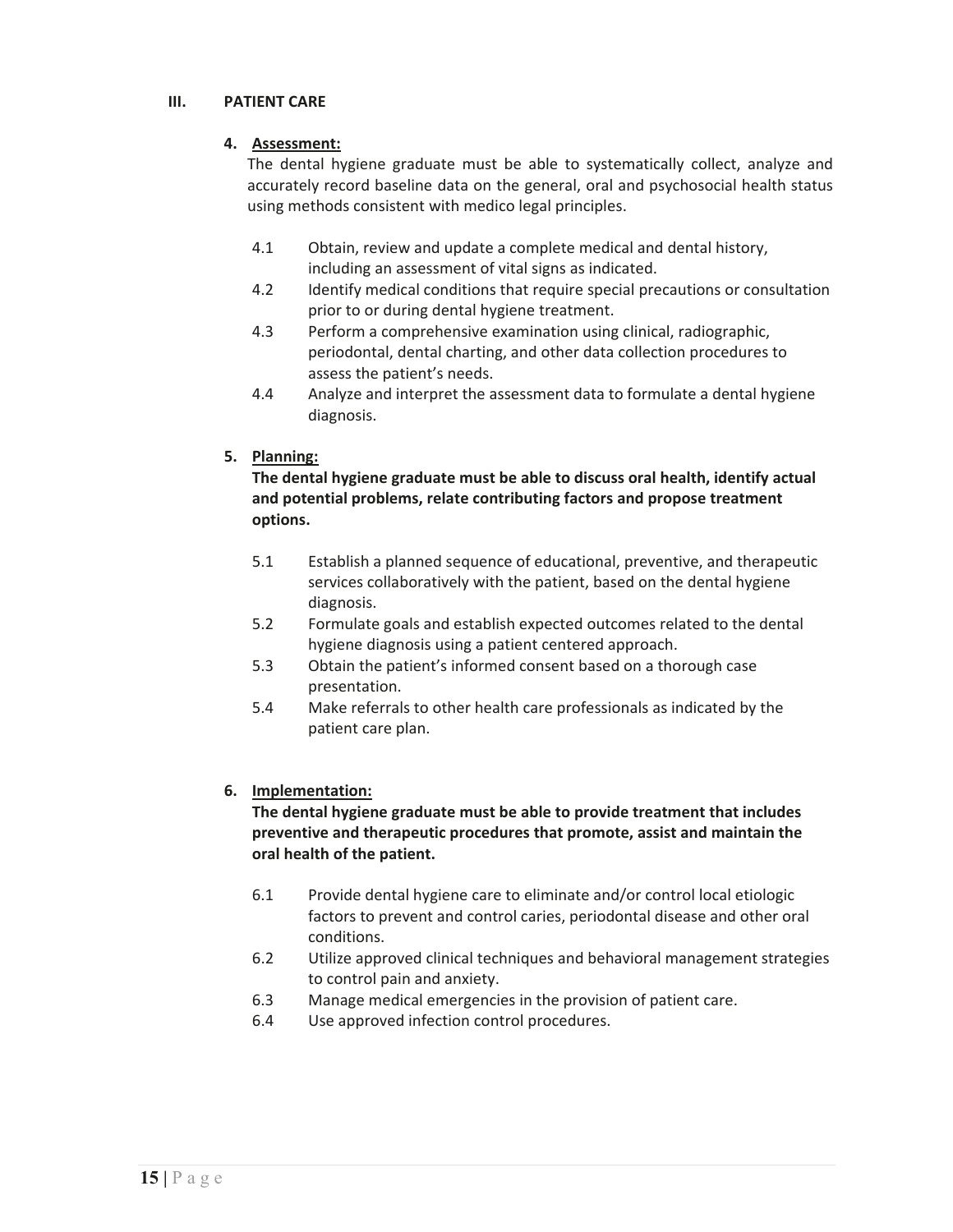## **7. Evaluation:**

The dental hygiene graduate must be able to evaluate the effectiveness of planned clinical and education services to meet the patients needs.

- 7.1 Determine the outcomes of dental hygiene procedures using indices, examinations, and patient self-report.
- 7.2 Determine patient satisfaction with oral health care received.
- 7.3 Develop and maintain a supportive periodontal therapy program.
- 7.4 Provide subsequent treatment or referrals based on evaluation findings.

### **IV. HEALTH PROMOTION AND DISEASE PREVENTION**

### **8. Community Involvement:**

**The dental hygiene graduate must be able to initiate and assume responsibility for health promotion and disease prevention activities and effectively interact with diverse population groups.**

- 8.1 Identify services and agencies that promote oral health and prevent oral disease and related conditions.
- 8.2 Assess, analyze, plan, implement and evaluate community-based oral health prevention strategies.
- 8.3 Encourage the public (consumer groups, businesses, legislators, and government agencies) to support health care issues.
- 8.4 Provide dental hygiene services in a variety of settings.
- 8.5 Respond to personal, patient/client or community requests for information about dental concerns or issues.

### **9. Self-care Education and Communication:**

The dental hygiene graduate must be able to provide planned educational services using interpersonal communication skills and educational strategies to promote optimal health.

- 9.1 Identify the health needs of individuals and assist them in the development of appropriate and individualized self-care plans.
- 9.2 Encourage patients to assume responsibility for their health and promote adherence to self-care plans.
- 9.3 Utilize effective written, verbal and non-verbal communication skills.